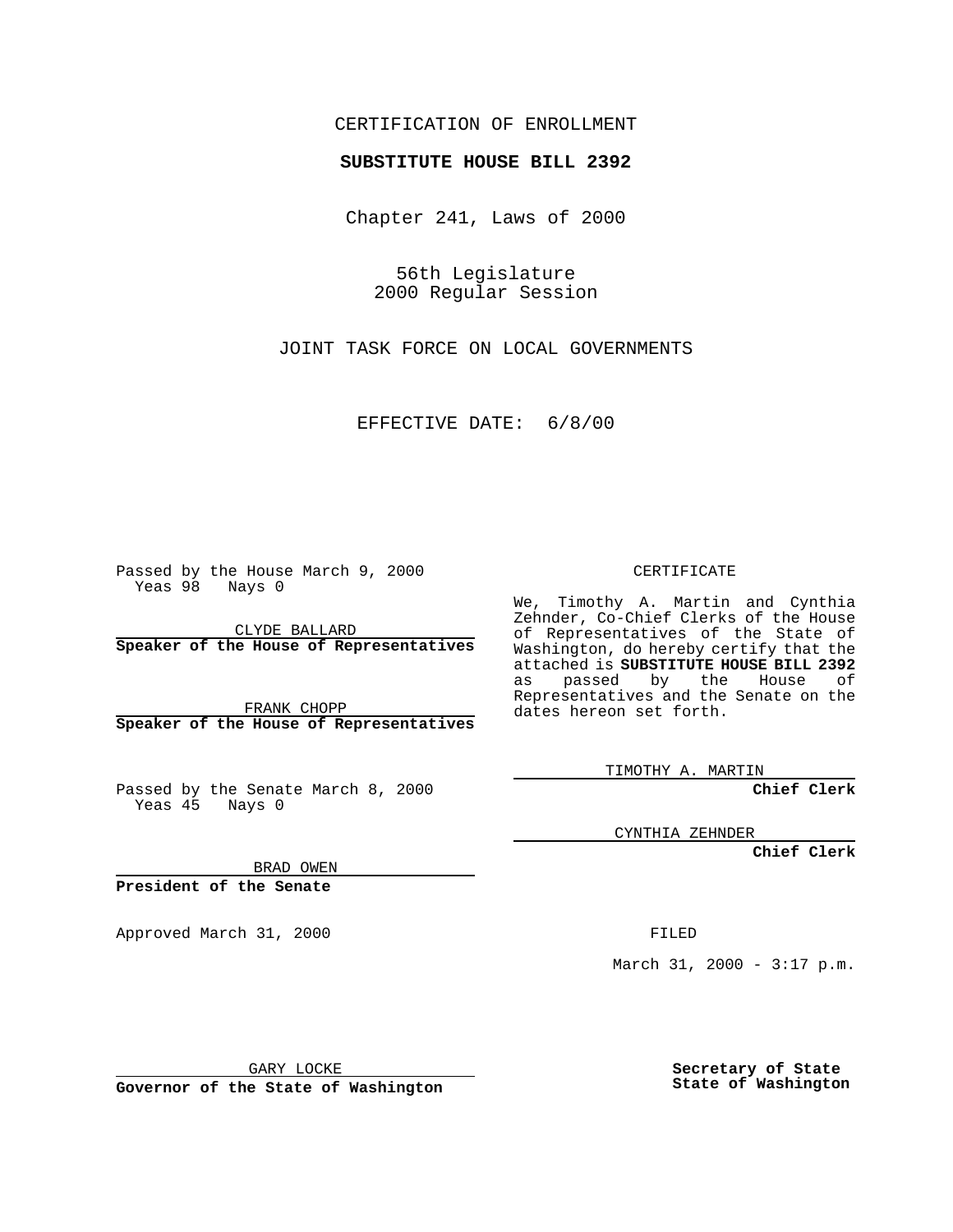## **SUBSTITUTE HOUSE BILL 2392** \_\_\_\_\_\_\_\_\_\_\_\_\_\_\_\_\_\_\_\_\_\_\_\_\_\_\_\_\_\_\_\_\_\_\_\_\_\_\_\_\_\_\_\_\_\_\_

\_\_\_\_\_\_\_\_\_\_\_\_\_\_\_\_\_\_\_\_\_\_\_\_\_\_\_\_\_\_\_\_\_\_\_\_\_\_\_\_\_\_\_\_\_\_\_

#### AS AMENDED BY THE SENATE

Passed Legislature - 2000 Regular Session

#### **State of Washington 56th Legislature 2000 Regular Session**

**By** House Committee on Local Government (originally sponsored by Representatives Doumit, Mulliken, Scott, Mielke, Miloscia, Hatfield, Fortunato, Fisher, Kenney, Edwards and Wolfe)

Read first time 02/03/2000. Referred to Committee on .

 AN ACT Relating to the funding and delivery of local government services; creating new sections; and providing an expiration date.

BE IT ENACTED BY THE LEGISLATURE OF THE STATE OF WASHINGTON:

 NEW SECTION. **Sec. 1.** The legislature finds that while government services are provided to the citizens of the state of Washington through many mechanisms, the most prevalent delivery of services occurs through city, county, or state government actions. Increased demand for these services and limited revenue to meet those services have led to unproductive competition between cities, counties, and the state for the revenue that is collected and shared between cities, counties, and the state.

 Therefore, the legislature finds that there is a need to evaluate the delivery of government services, the allotment of revenues, and the collection and distribution of various fines and forfeitures through the establishment of a joint task force on local governments.

 The legislature further finds that rules adopted by state agencies cause local governments to allocate funds to meet those rules that are not fully funded at the state level.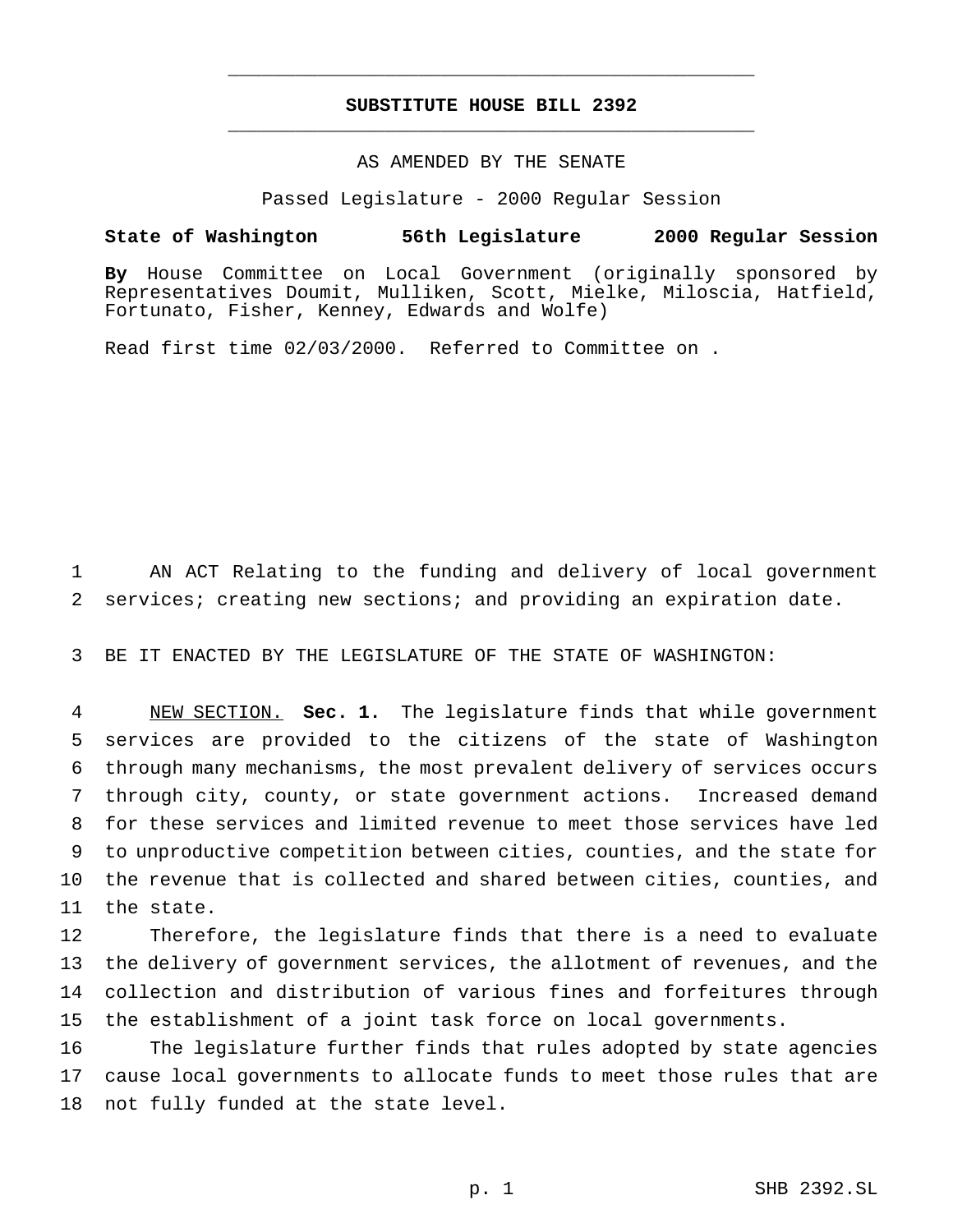The legislature further finds that the state must recognize the costs to local governments of rules adopted by state agencies and mitigate the financial impacts of those rules for a significant period to allow local governments to develop strategies to comply with the requirements of Initiative Measure No. 695.

 NEW SECTION. **Sec. 2.** (1) The joint task force on local governments is created, to consist of seventeen members including:

 (a) The following four members of the house of representatives or their designees: (i) The chair and ranking minority member or the cochairs of the committee on appropriations; and (ii) the chair and ranking minority member or the cochairs of the committee on local 12 government;

 (b) The following four members of the senate or their designees: (i) The chair and the ranking minority member of the committee on ways and means; and (ii) the chair and ranking minority member of the 16 committee on state and local government;

(c) One member from the office of the governor;

18 (d) Four members from the association of Washington cities;

 (e) Two members from the Washington state association of counties; and

 (f) Two members from the Washington association of county officials.

 (2) The nonlegislative members of the task force shall serve without compensation, but will be reimbursed for travel expenses as provided in RCW 43.03.050 and 43.03.060. Legislative members of the task force will be reimbursed for travel expenses as provided in RCW 44.04.120. The staff of senate committee services and the office of program research of the house of representatives shall provide support to the task force.

 (3) The task force must be cochaired by one senator, chosen by the task force, and one state representative, chosen by the task force, from opposite political parties. The cochairs shall appoint experts and advisors as nonvoting members of the task force to provide information on various subjects, including but not limited to special purpose districts and public employee unions. The task force shall establish rules of procedure at its first meeting.